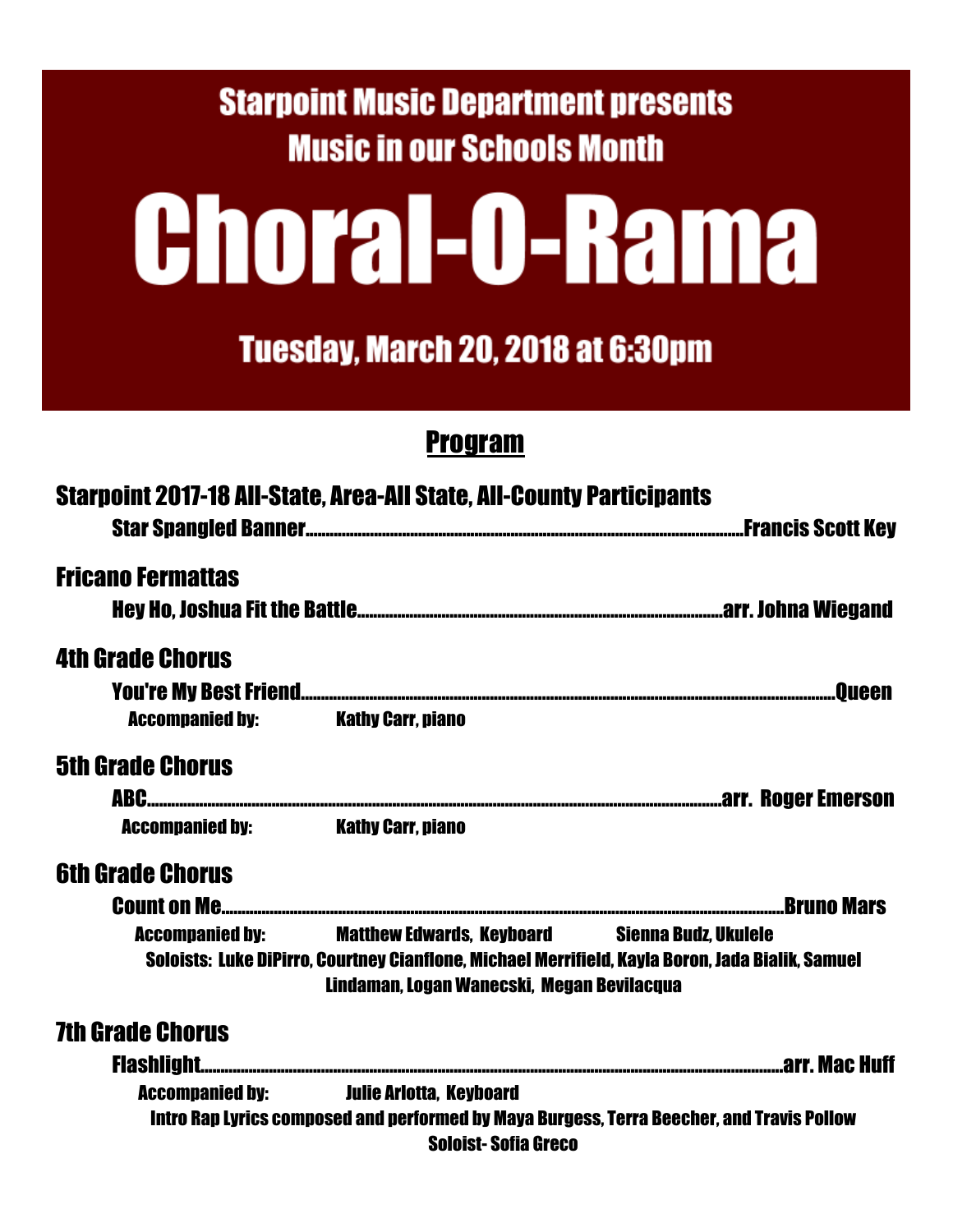#### 8th Grade Chorus

| <b>Accompanied by:</b> | <b>Keyboard-Taryn North</b> | <b>Percussion-Brianna Gfroerer, Madi Harris</b> |
|------------------------|-----------------------------|-------------------------------------------------|

#### Combined High School Chorus

| <b>Accompanied by:</b> | <b>Linda Williams on Piano</b> | <b>Justin Mott, Drums</b> |  |
|------------------------|--------------------------------|---------------------------|--|

**Finale Sweet Caroline** All Participants

#### High School Vocal Leaders

Victoria Zanatian

Daniel Lord

#### Christopher Palumbo

#### Accompanied by: Elizabeth Reese on Piano Justin Mott, Drums Benjamin Manta Guitar

#### **Fricano Fermattas**

#### 2nd Grade Music Club directed by: Johna Wiegand

Braden Adams Brookelyn Belling Sara Butler Mia Castro Charlotte Comins Chloe Coram Morgan Costello Sadie Curione Leonas Gasser Ella Gunnerson Maximillian Hamilton

Kayla Hess Rowan Hill Madelyn Hopkins Jayden Irving Owen Kipp Jackson Linderman Jenna Linderman Sarah Mollosky Nolan O'Lay Naomi Parsons

Emilia Prezioso Rocco Prezioso Allyson Roath Eva Robison Christopher Scott Andrew Shackelford Adam Shackelford Caleb Shepherd MIA SMITH Adriana Troy Carlee Wesolowski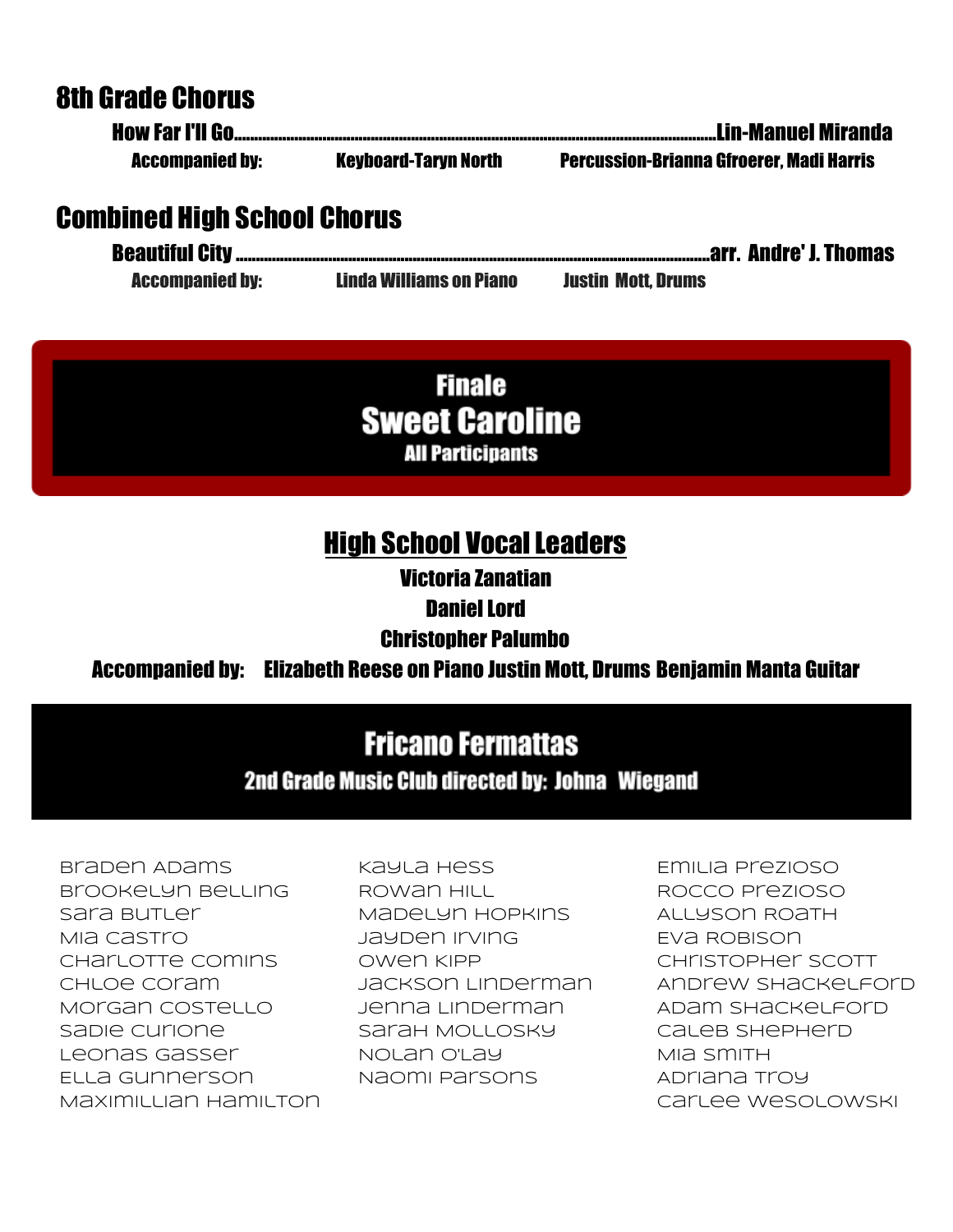#### **4th Grade Chorus Director: Nicole Peets**

Matalyn Adamo Paige Andruschat Spencer Argentieri Saige Back Leilah Badura Meghan Bak Devin Barone Elliana Barone Brenna Boddecker Amanda Brady Nina Briggs Kennedy Bush Zachary Caldwell Ava Catanese Tessa Cianflone Brady Crissman Rebecca Danwin Cloe Darlak Jordyn Davila Nico Desai Marlee Dorgan Mya Dorgan Brayden Duerr Abraham Eckler Sable EISS Brooke Elson Ava Fischer Cayden Floss Teaghan Fowler Coen Freundschuh Gabriella Gilbert Jack Ginnane Maria Giomundo Jade Goranites Gavin Gradl

Arianna Hamilton Natalie Hansen Gianna Huttenmaier Fiona Innus Devin Kantor Navneet Kaur Raegan Kern Eva King Cooper Krawczyk Madilyn Krentz Anna Kuehfus Amelia LaGamba Peyton Lemieux Alyssa Loubert Reuben Lowry Bridget Ludwig Aiva McCarey Jacob Miller Malea Mugler Julia Muscarella Adelaide Najuch Sirbrina Neffke Nicholas Nunzio Taryn Plekan Addison Powers Natalie Prezioso Natalie Prosser Janelle Puchlerz Henrietta Rasmusson Cullen Reardon Raegan Reinard Ariana Reynolds Olivia Roberts Patrik Robins Dhara Salman

Melanie Scalzo Dominic Schalk Collin Schaller Jaxson Schmidt Rory Schultz Logan Schwock Aileen Serena Lauren Serena Jacob Sibiga Luke Simons Mackenzie Sommers Jonathan Spinks Layla Streams Nicholas Streiff Lana Stroehlein Kylie Sturgeon Grace Swann Braelyn Szpilewski Rachel Talma Erin Thompson Macey Tomm Liliana Tortorella Wolfgang Trabert Nicholas Trifiletti Kayla Varney Madaline walby Emily Waldron Braylee Washburn Bradley Waugh Madelyne Wesolowski G. Carter Wohlleber Marek Wojciechowski Sara Wyles Charlotte Zgoda Shannon Zugelder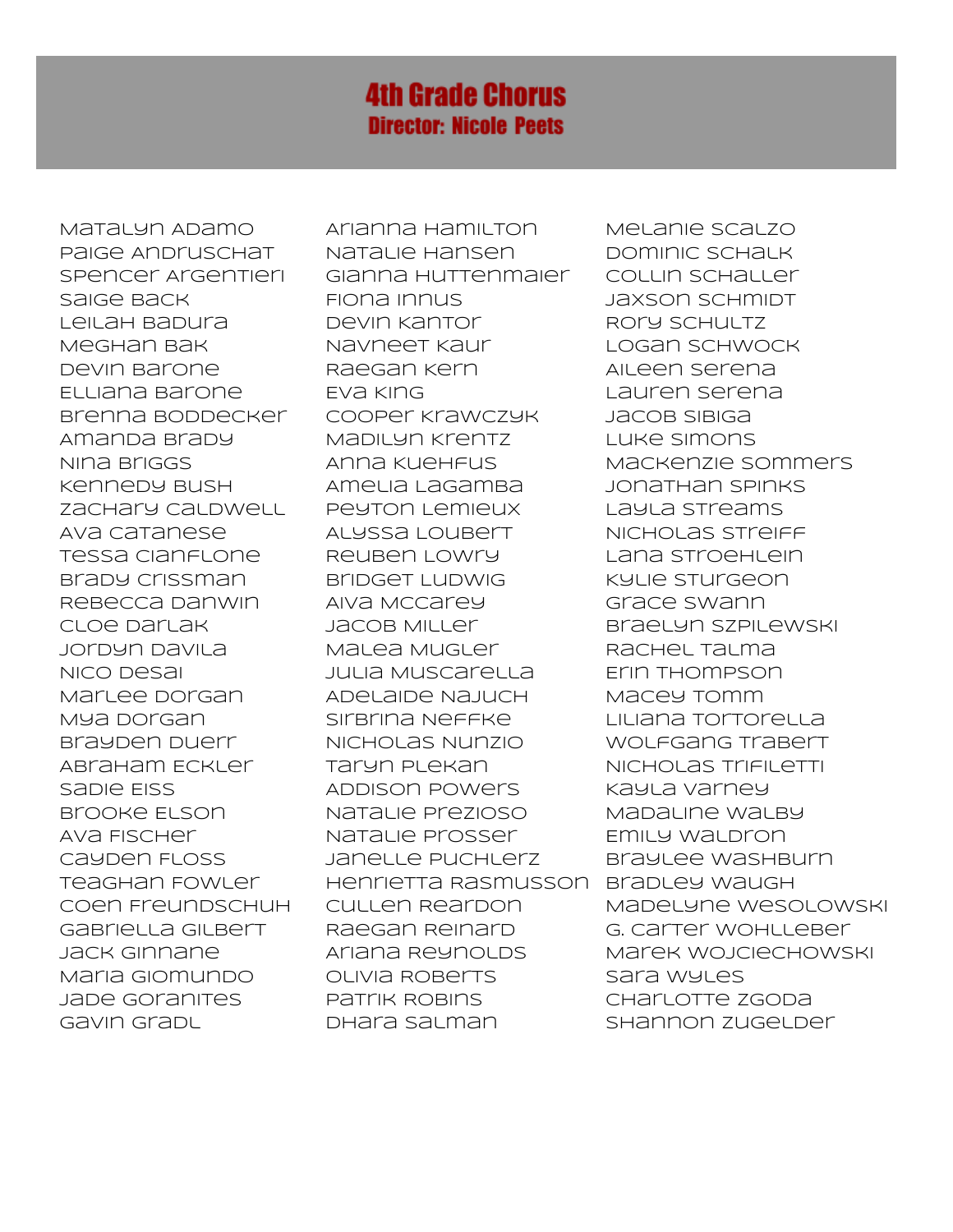#### **5th Grade Chorus Director: Nicole Peets**

Hugh Adams Danica Amacher Ireland Andrews Madeline Anthony Claire Bailey Tyler Baker Emily Bannister Elise Benedict Sawyer Bennett Erin Benson Meadow Berube Kevin Bridge Isabella Briggs Kaylee Britt Julia Brodfuehrer Justin Brown Paige Bull Drew Calvello Benjamin Capitumino Colyn Kasprzak Brady Case Olyvia Castro Julia Catanese Hannah Chronister Ella Churpita Giuliana Colella Lillian Cook Chloe Cooney Emma Coughlin Hayley Cress Lily Curione Liliana Danielewicz Caitlin Deney Lianna Dever Gianna DiPasquale Deanna Doctor Natalie Dwyer Adam Dwyer Naida Elicier Ella Ernst sean Fields Drew Fish Ethan Full

Addison Genkinger Alex George Ethan Getsler Mia Giamberdino Ella Gielow Marcella Glena Paige Glena Jackson Griesmer Brianna Grzybek Madison Harris Michael Hershberger Clare Hillery Sophie Hugill Charlie Hylkema Jessica Jauch Alexa Johnson Trystin Kagels Vincent Kankolenski Liam Keelty Courtney Kiff Christopher Kvidahl Mitchell LaMarca Matthew Laubacker Natalee Lawrence Sarah Leberman Nicole Lewis Jaylyn Linderman Emily Lombardo Julia Lukasik Matthew Maliszewski Madison Udell Luke Maliszewski Alexandra Manns Sydney Martin Lily McKie Joshua McLellan Kaitlyn Meahl Connor Meyers Michael Mikulski Megan Milleville Brady Moeller William Mollosky

Makayla Moore Anna Murzynski Santina Neffke Stanislau Nichyparuk Charlie Nicosia Jasmine Nosbisch Morgan Oakes Annabelle **Pacouloute** Gianna Palazzo Blake Pasnik Adriana Pratt Cassidy Rabideau Madison Remillard Joseph Robertson Sophie Roche Avery Russell Brody Saunders Nolan Schmidt Madelyn Schmidt Nicolette Schultz Emma Schwabe Victoria Sexton Maya Singer Nathan Staddon Gregory Summerville Olivia Swanson Justine Syracuse Luke Tanis Griffin Trabold Caitlin Valentine Gianna Vicki Kara Walek Casey Washburn Lyla Wasilewski Aydan Weese Madeline Wilger Kaiden Williams Maxwell Williamson Jacob Wurstner Savannah Yocum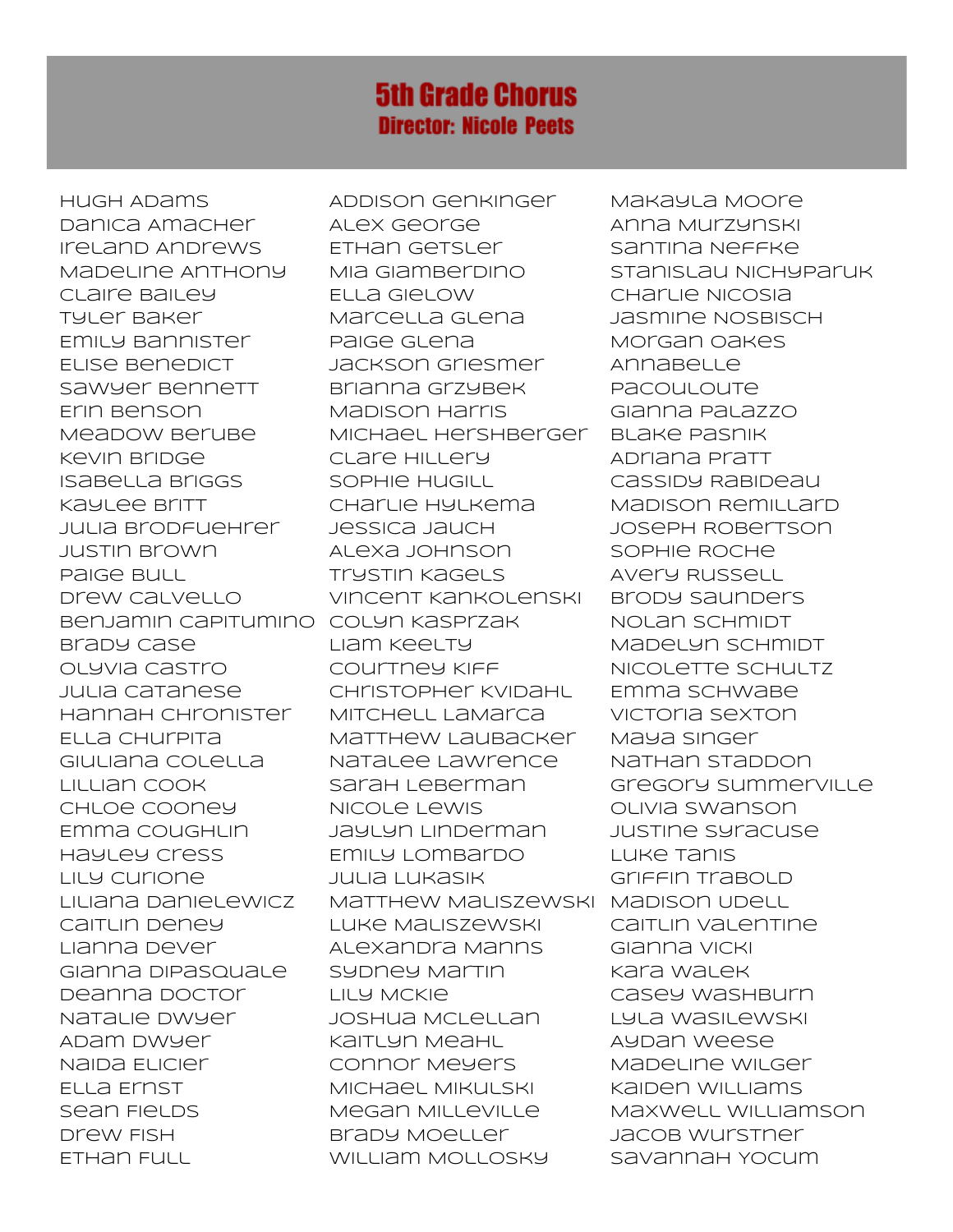#### **6th Grade Chorus Director: Julie Arlotta**

Lorn Anderson Madison Bak Savannah Bartlett Megan Bevilacqua Jada Bialik Isabella Billanti Maryann Blyashuk Kayla Boron Sienna Budz Madyson Bush Emily Butski Erin Callahan Ella Casullo Lauren Ceno Emily Cerrone Courtney Cianflone Courtney Clark Zachary Clarke Julianna Cosimano Michael Cyr Joslyn Czerwinski Siena DellaPenna Michael DePasquale Luke DiPirro Nathan Duffin Joslynn Duncan Olivia Eberz Matthew Edwards Addison Ensminger Ethan Ernst

Allie Feist Ella Franke Ellie Fritton Gabriella Greco Isabella Greco Hannah Gross Autumn Guercio Elizabeth Hayes Emma Hobel Quinn Hurley Aiden Jeffords Jace Johnson Kaydon Johnson Ava Jones Gurmann Kaur Nicholas Klaes Jack Krawczyk Brian Kuehfus Leila Kuhns Larkin Kuzara Catherine Latysheva Madeline Lavelle Samuel Lindaman Leila Lis Madison Mallone Talulah May Michael Merrifield Mia Moley Mariah Moulds

Faith Murphy Joseph Muscarella Matthew Myhalenko Ellen Nicholson Madeline Nikitas Brynn O'Connell Ashley Patcyk Franklin Payne Marlea Petroziello Aidan Preisch Savannah Prosser Savana Rabideau Soshians Rabiei Ava Rasco Rachel Rogowski Olivia Ruchala James Runfola Griffin Schmidt Isabella Scott Amelia Skura Hannah Suba Joshua Szymanski Madeline Tisack Erin Verstreate Eva Volpe Emily Walby Evan Walpole Logan Wanecski Sarah Watson Amanda Woleben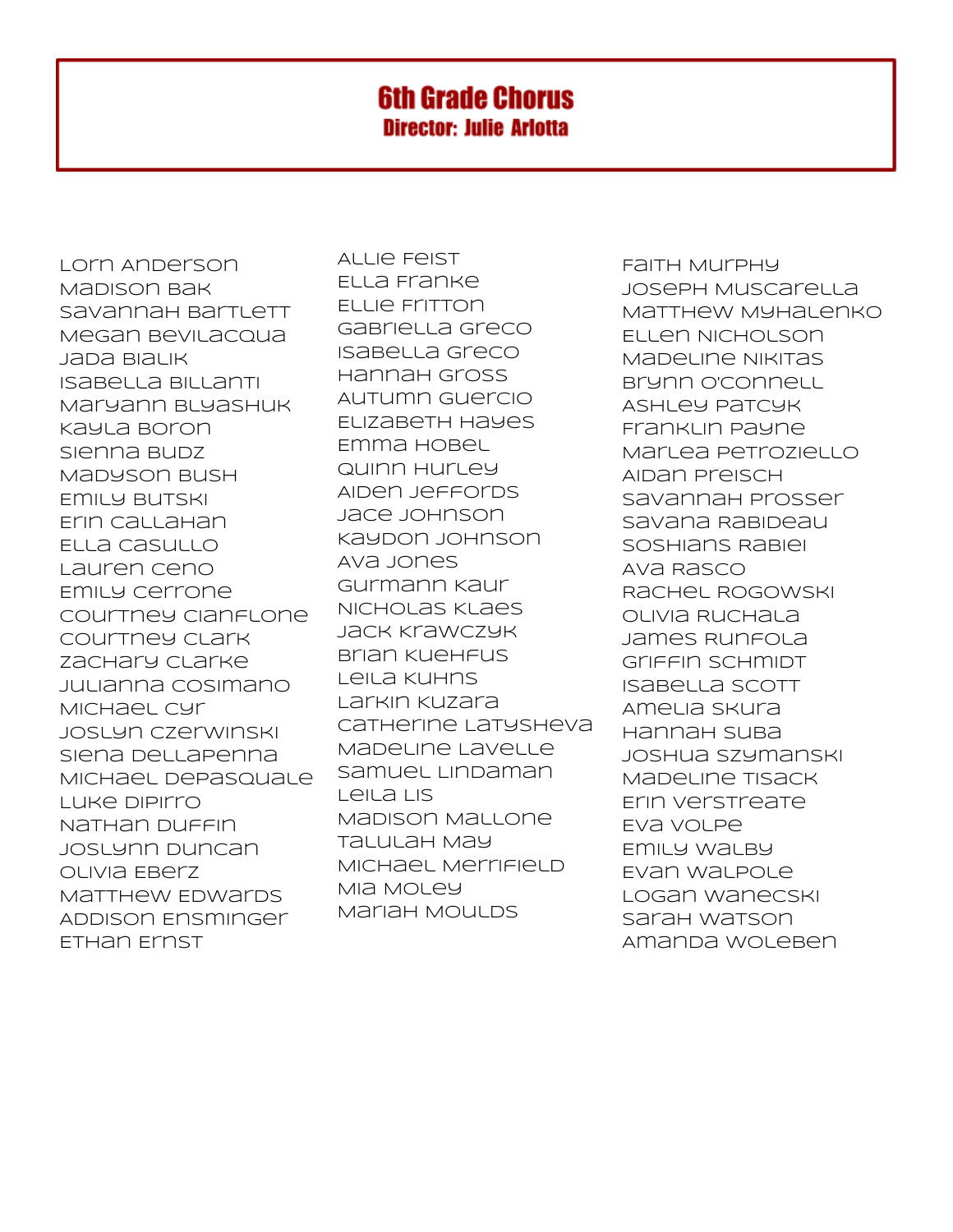#### **7th Grade Chorus Director: Julie Arlotta**

Terra Beecher Meghan Giron Hannah Pasnik Nicholas Buccarelli Kaelyn Graczyk Joseph Perdue Maya Burgess Sofia Greco Caitlyn Pidanick Ryan Butler **Ethan Gross Travis Pollow** Samuel Bykowski kartier Taylor Harris Kaiden Prince Joshua Carr Andrew Hearn Zelda Pulver MYKENZIE CASTro Emma Janicki Madelyn Scalzo Breanna Culligan Abagail Johnson Vivian Schwock Makaela Day Lily Keidel Natalie Smith Shay-Lynn Devereaux Hannah Laubacker Rachel Stoelting Jordan Drake Callie Maddox Joseph Strong Hailey Dunn Mustin Menard Morgan Szpilewski Patrick Fitzgerald Kai Messmer Kan Avery Webb Haley Flynn Molly O'Connor Ava Wohlleber Faith Gali **Ray-Anne Pacouloute** 

#### **8th Grade Chorus Director: Julie Arlotta**

Lily Baker Brianna Gfroerer Lydia Roselund Aidan Barber Madison Harris Lily Siradas Kaeli Baron Julia Howell Madison Sommers David Day Amy Kanel Olivia Strasburg Demone Dillon Franklin Merlo Mackenzie Sullivan Gregory Edbauer Taryn North Jeremiah Verstreate

Ryan Bevilacqua Benjamin Kalbfliesh Samantha Stolzenburg Travis Franke Daisy Walek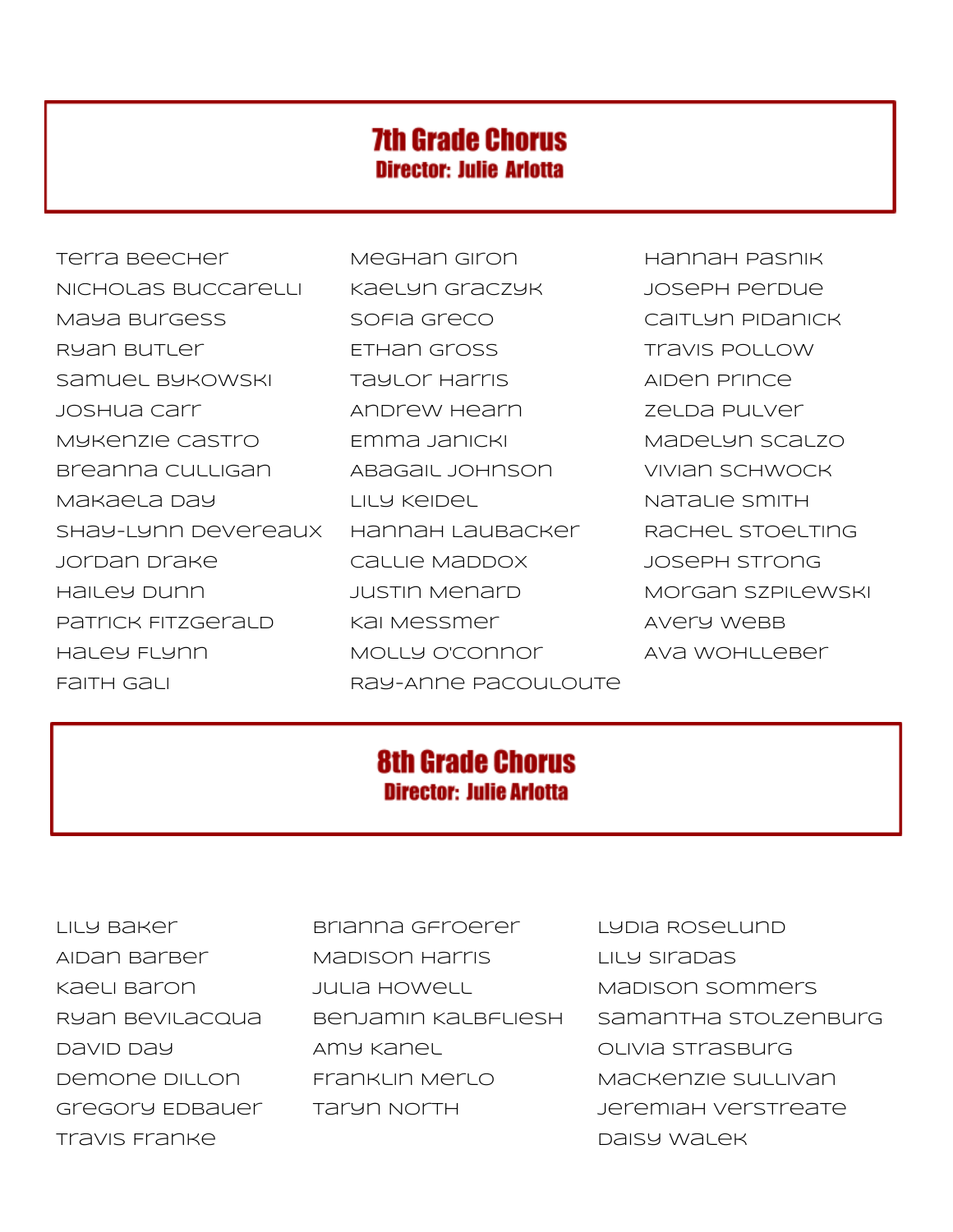#### **Combined HS Choruses Director: Roger VanDette**

#### GIRLS CHORUS

Jaida Curtin Hayley Hopkins Sabrina Nicosia Abigail Farrell Alyssa Long Hope Pasnik Alexis Fratello Faith Lunn Chelsea Suba Regan Gellerson Ella Merlino Kaitlyn Vu

- 
- Brooklyn Apolito Paige Gross Catherine Moeller

#### SENIOR HIGH CHORUS

Emily Allen Kourtney Ferguson Daniel May Ayrionna Anderson Ronan Gasser Collin Meal Sophie Barnum Lydia Gielow Melanie Morgan Clevester Bradley Jr. Carlton Grear Anna Polito Veniamin Chukhanenko Heather Hughes Hannah Schubring Carter Converse Jude Lord Morgan Thagard Brittney Dispenza Gabriel Lunn Haley Toth

#### CONCERT CHOIR

Brooke Allen Zachary Guagliano Erik Miller Jessica Bender Owen Hand Melanie Morgan Julia Beutel Aujanae Hansen Justin Mott Kendall Brooks Cameron Kneeppel Gabrielle Palumbo Brittney Dispenza Emmaline Kunkel Bethany Parrish Colton Elson Daniel Lord Elizabeth Reese Gabriella Galante Magdalene Lord Lauren Stevens Iris Garcia Benjamin Manta Gino Thompson George Graban Gionna Mariano Victoria Zanatian Carlton Grear Daniel May Nikolas Zhilevich

Lindsay Block Ryan Horton Christopher Palumbo